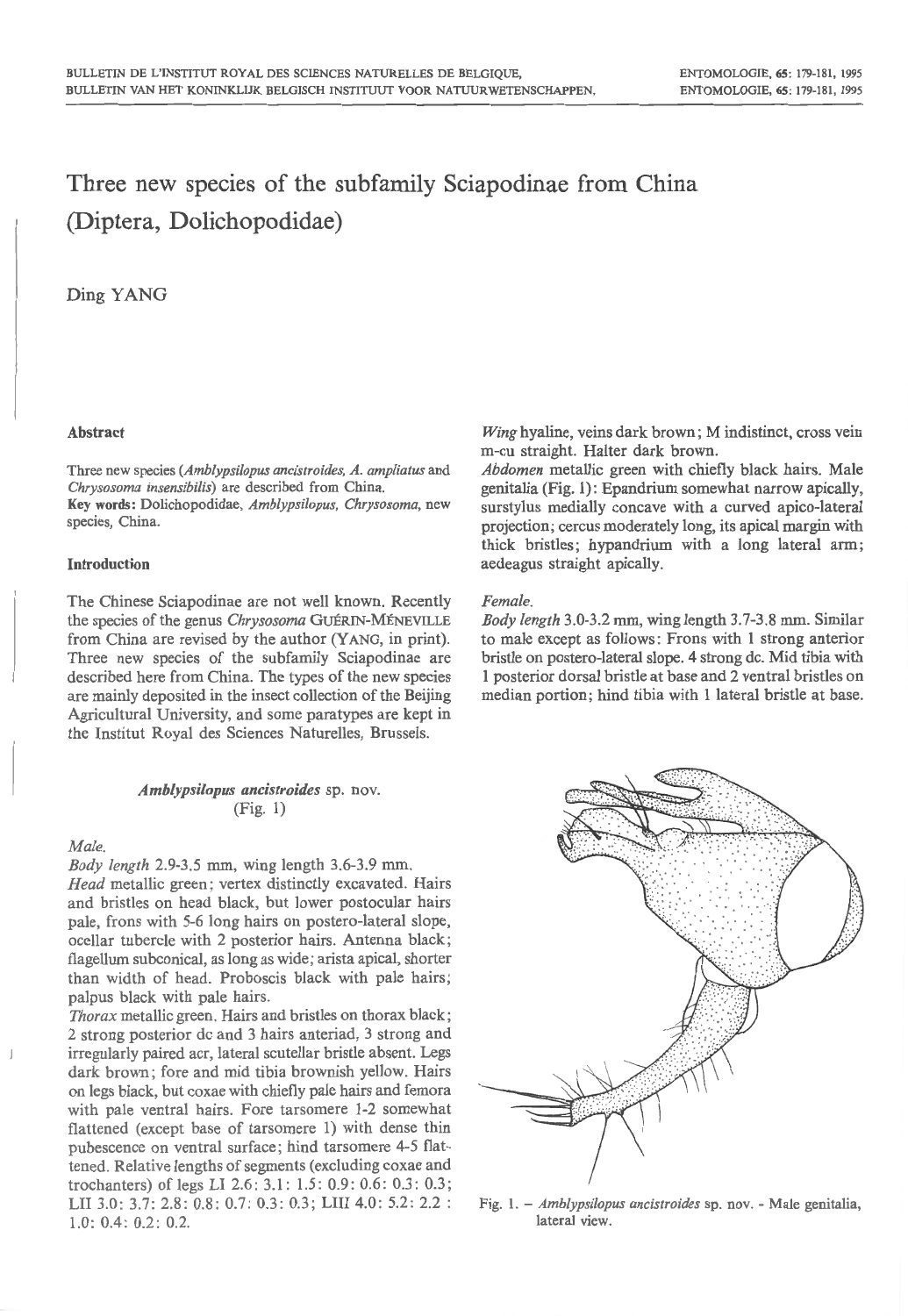*Holotype*  $\circ$ , allotype  $\circ$ , paratypes  $1 \circ 7 \circ \circ$ , Hubei: Shiyan, 21.VI.1984, Xinli WANG. Paratypes 1  $\sigma$ , Shaanxi: Chouzhi, 13.VII.1962, Fasheng LI; 1  $\sigma$ , Beijing: Haidian, 18.VII.1973, Chi-kun YANG. *Distribution.* China (Hubei, Shaanxi, Beijing).

*Remarks.* This new species is similar to *A. imitans*  (BECKER) from Taiwan. It may be separated from the latter by the fore tarsomeres 1-2 (except base of tarsomere 1) flattened. In *A. imitans,* the fore tarsus is normal.

# *Amblypsilopus ampliatus* sp. nov. (Fig. 2)

#### *Male.*

*Body length* 3. 7-5.0 mm, wing length 4.4-4.5 mm. *Head* metallic green; vertex distinctly excavated. Hairs and bristles on head black, but lower postocular hairs pale; frons with 1 moderately long hair on postero-lateral slope, ocellar tubercle with 2 posterior hairs. Antenna black; flagellum subconical, as long as wide; arista apical, shorter than width of head. Proboscis yellow with pale hairs; palpus yellow with chiefly pale hairs.

*Thorax* metallic green. Hairs and bristles on thorax black; 2 strong posterior de and 3 hairs anteriad, 1-2 strong and irregularly paired acr, lateral scutellar bristles absent. Legs yellow; fore coxa yellow, mid and hind coxae blackish; tarsomeres 2-5 dark brown. Hairs on legs black, but coxae with only pale hairs and femora with pale ventral hairs. Mid tibia with 1 short posterior dorsal bristle at base and 4 short anterior dorsal bristles. Relative lengths of segments of legs LI 2.8: 3.6: 4.1 : 1.0: 0.9: 0.6: 0.3; LII 3.0: 4.2: 4.6: 1.0: 0.8: 0.4: 0.3; LII 3.9: 6.8: 3.2 : 1.3 : 0.8: 0.5: 0.3.

*Wing* hyaline, veins brown; M2 distinct only at base, cross vein m-cu straight. Halter yellow.

*Abdomen* metallic green with chiefly black hairs. Male genitalia (Fig. 2): Epandrium much longer than wide; surstylus nearly quadrate, separated from epandrium, with a single sclerite at base; hypandrium with a long lateral arm (which is acute and weakly curved apically); aedeagus straight.

*Female.* Unknown. *Holotype*  $\circ$ , paratypes 2  $\circ$   $\circ$ , Xizang: Ziayu (1,570 m), 24-25.Vl.1978, Fasheng LI. *Distribution.* China (Xizang).

*Remarks.* This new species is similar to *A. humilis*  (BECKER) from Taiwan. It may be distinguished from the latter by having the tarsomeres 2-5 dark brown. In A. *humilis,* the legs are yellow (BICKEL, 1994).

> *Chrysosoma insensibi/is* sp. nov. (Fig. 3)

### *Male.*

*Body length* 4.9 mm, wing length 5.6 mm.

*Head* metallic green; vertex distinctly excavated. Hairs and bristles on head black, but lower postocular hairs pale; frons with 1 short anterior hair and 1 strong bristle on postero-lateral slope, ocellar tubercle with 2 very short posterior hairs. Antenna black; flagellum subconical, nearly as long as wide; aristal apical, slightly shorter than head + thorax. Proboscis dark yellow with brownish hairs; palpus dark yellow with chiefly pale hairs.

*Thorax* metallic green. Hairs and bristles on thorax black; 2 strong posterior de, 3-4 long irregularly paired acr. Legs yellow; fore coxa yellow, mid and hind coxae black, tarsi dark brown. Hairs on legs black, but coxae with only pale hairs, fore femur with 1 weak pale ventral bristle at base. Fore tibia with 1 dorsal bristle at base, tarsomere 1 with 1 basal ventral bristle ; mid tibia with 1 dorsal bristle at base; hind tibia with 6 dorsal bristles. Relative lengths of segments of legs LI 3.3: 3.6: 3.0 : 1.2: 0.6: 0.7: 0.3: LII 4.0: 5.8: 3.9: 1.2: 1.1: 0.6: ?: LIII 4.8: 6.2: 2.6: 1.3: 1.0: 0.5: 0.3.

*Wing* hyaline, veins dark brown ; cross vein m-cu weakly S-shaped. Halter yellow.



Fig. 2. - *Amblypsilopus ampliatus* sp. nov. - Male genitalia, lateral view.



Fig. 3. - *Chrysosoma insensibilis* sp. nov. - Male genitalia, lateral view.